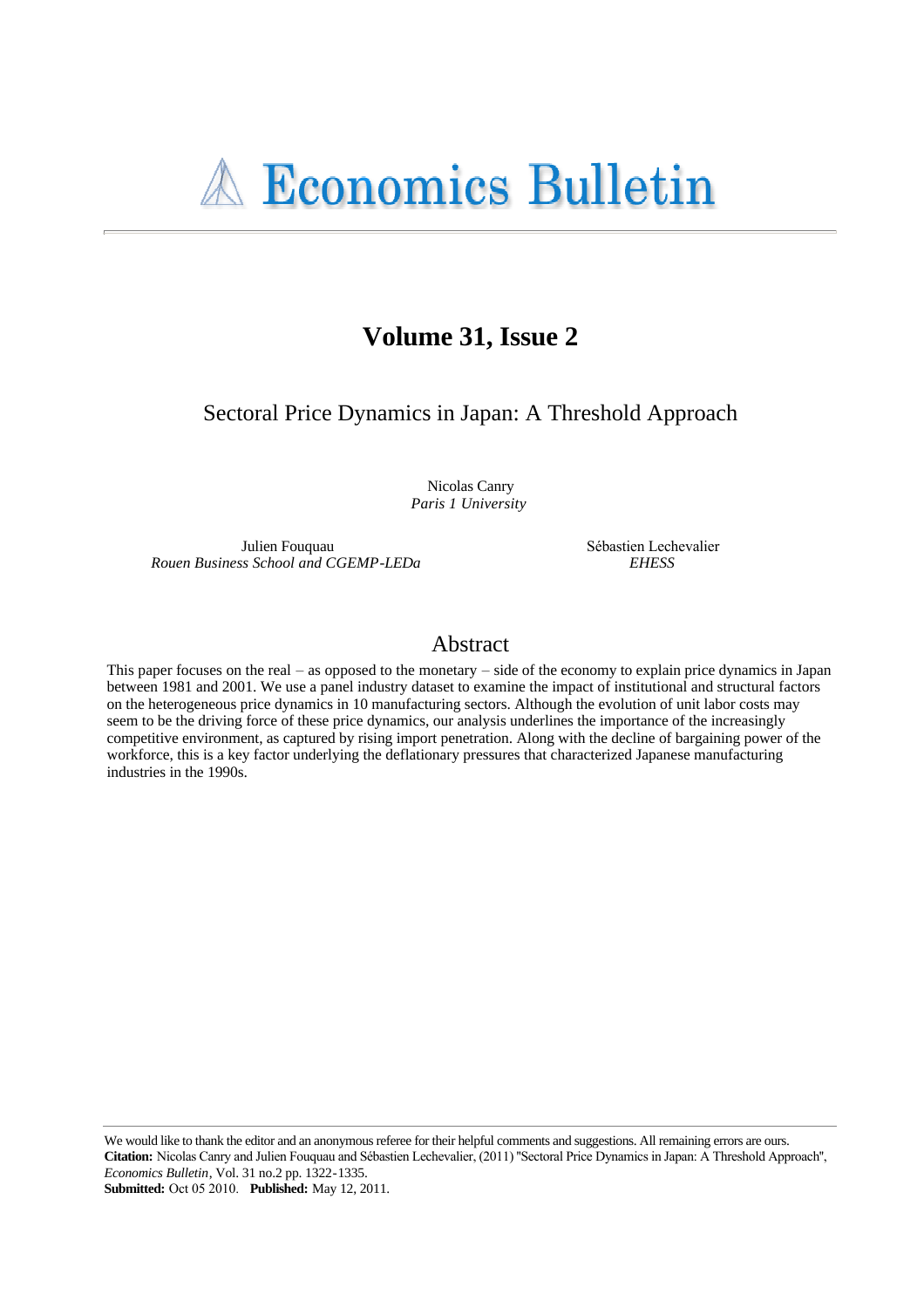# 1 Introduction

Deflation in Japan has attracted the attention of many researchers. Beyond the debate on economic policies, contributions have investigated various dimensions such as monetary aspects, the impact of the banking crisis, and the microfoundations of price dynamics (for a survey see Smith, 2006). However, to our knowledge, very few studies have examined the price dynamics at the sectoral level and its determinants, even though it has been recognized that deflationary pressures have been stronger and started earlier in the manufacturing than in the non-manufacturing sector (Baig, 2003).

The aim of this paper is to provide an analysis of the price dynamics at the sectoral level by focusing on manufacturing industries and analyzing their institutional determinants. In this approach, which focuses on the real – as opposed to the monetary – side of the economy to explain deflation, we disentangle what is related to the goods market and labor market dynamics, respectively, instead of using, as Saxonhouse (2005), for example, does, the concepts of demand-led versus supply-led deflation. In doing so, we aim at adopting a critical view on previous simple statistical decompositions of price dynamics that seemed to indicate that the evolution of unit labor costs was the driving force of the price dynamics in the Japanese manufacturing industries (see for example Canry et al., 2007). Investigating price dynamics at the sectoral level involves a triple challenge which may explain why there are few studies that have done so.

Specifically, doing so requires simultaneously taking into account the heterogeneity of this dynamics among sectors, the temporal instability of the relationship, and more generally its potential non-linearity. There are various solutions to these issues in a panel framework. The solution we propose here is to adopt a non-dynamic panel transition regression model with fixed individual effects, namely the framework introduced by Hansen (1999). To our knowledge, this paper is the first attempt to apply this framework to the analysis of price dynamics at the sectoral level. Besides the methodological dimension, a second contribution of our paper appears in the results: we shed light on the existence of threshold effects for some institutional determinants of price dynamics in Japan, especially the international openness of the economy.

The paper is organized as follows. The following section presents the institutional determinants of price dynamics that we examine in this paper and introduces the threshold approach as an extension of a simple linear approach. The results are then presented in Section 3, while Section 4 concludes.

2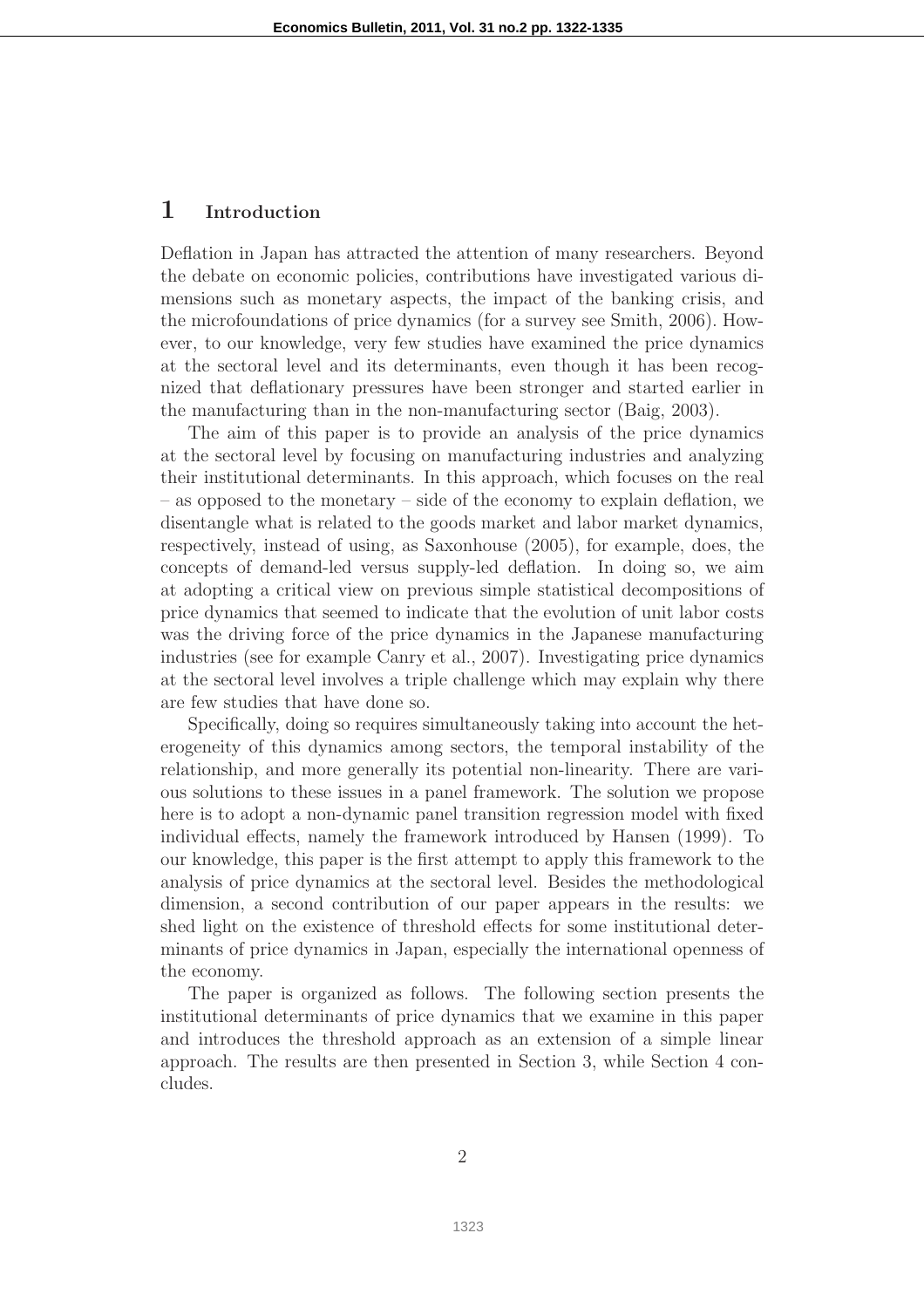# 2 Institutional determinants of price dynamics at the sectoral

#### level: from a linear to a threshold approach

Over the last decades, the literature on the impact of institutional factors on both goods and labor markets has grown rapidly. Based on this literature (e.g., Nickell, 1999; Oliveira-Martins et al., 1996; Boulhol et al., 2006, Abraham et al., 2009), we select a number of variables that characterize the structure of the labor and goods markets and – through their effect on markups and the bargaining power of the workforce – potentially affect price dynamics at the sectoral level<sup>1</sup>. To characterize the structure of the goods market, we use two variables. First, we use an index of regulation,  $reg_{i,t}$ , by sector taken from the Japan Industry Productivity database (RIETI). This index, which has been widely used in studies investigating issues related to goods market regulation, takes a value from 0 to 1 (from least regulated to most regulated) and we expect prices to be positively correlated with it as regulation negatively affects market entry and therefore creates oligopolistic rents. The second variable related to the goods market is the degree of import penetration,  $imp_{it}$ . Taken from the OECD's STAN database, this aims at capturing the degree of market openness in a particular industry<sup>2</sup> . The impact of this variable on prices is straightforward: the more open a market is, the lower should the markup rates and therefore prices be.

As for the the labor market structure, the bargaining power of unions is captured through the number of labor disputes,  $disp_{i,t}$ , variable provided by the Ministry of Health, Labour, and Welfare (MHLW). Another variable, taken from the same source, is the job vacancy rate,  $vac\_rat_{i,t}$ , (the ratio of the number of vacant positions to the number of persons looking for a job). It is available at the sectoral level and is expected to affect positively the bargaining power of the workforce and therefore prices. Its usefulness as an advanced indicator of the bargaining power of the workforce has been shown by Minami (1994). A third variable, provided by the MHLW, is the share of part-time workers in the sectoral workforce,  $\text{ptime}_{i,t}$ . An increase in this share should negatively affect the bargaining power of unions.

Finally, we introduce two control variables: productivity,  $\text{product}_{i,t}$ , and the money supply,  $M2_t$ . We have an annual balanced panel of 10 sectors for the period 1981-2001. This allows us to compare the 1990s, a period

<sup>&</sup>lt;sup>1</sup>We initially included other variables, such as the *number of firms, the average size of* firms, and the unionization rate, which, however, were not significant and are therefore not included here.

<sup>&</sup>lt;sup>2</sup>Import penetration is widely considered as a good proxy of the degree of market openness (see, e.g., Boulhol et al., 2006; and Abraham et al., 2009).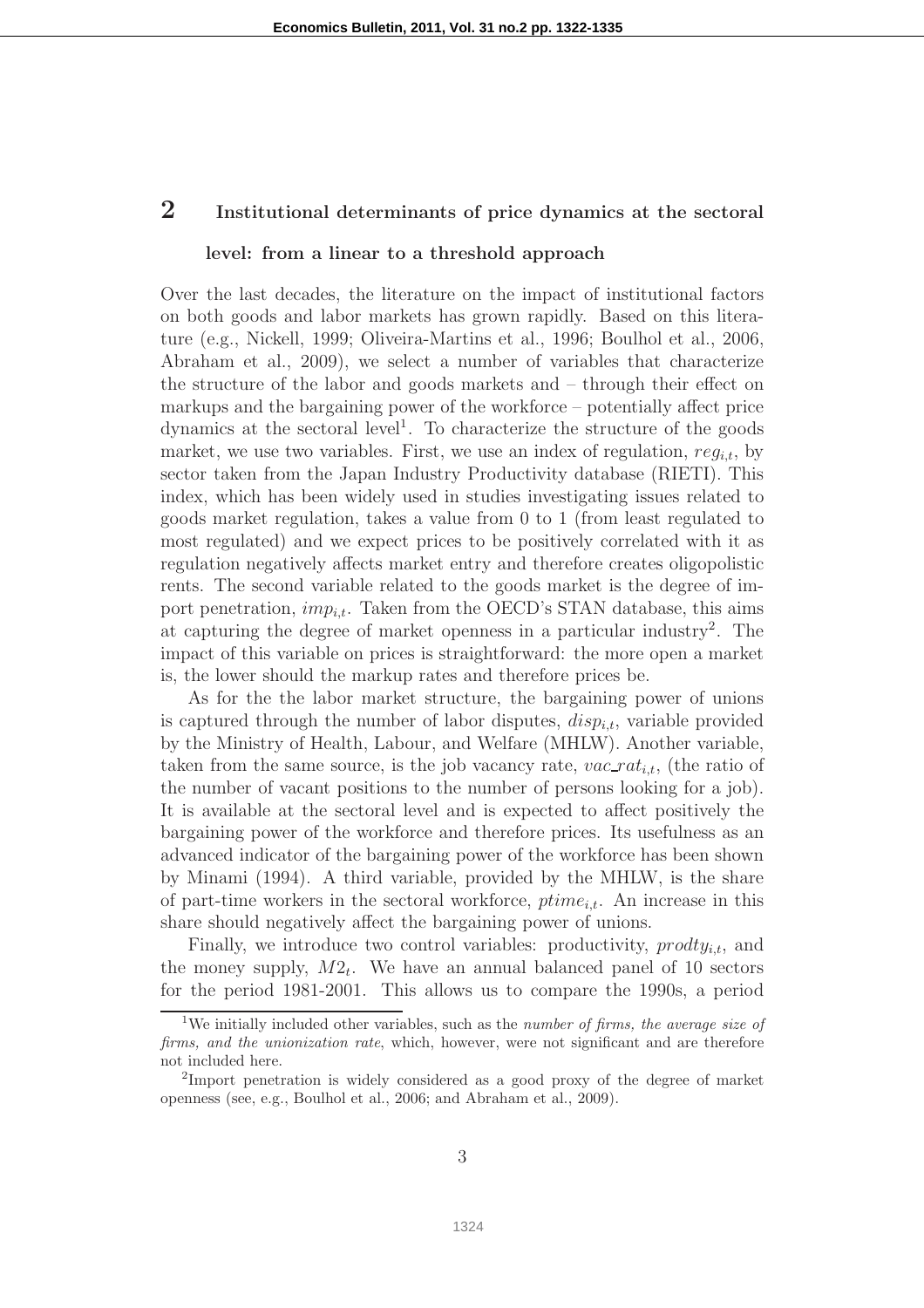when the majority of sectors experienced falling prices (see Table 1), with the 1980s. Table 2 provides summary statistics of the variables.

Using these variables, we employ the following linear specification, expressed in log-form:

$$
P_{i,t} = \mu_i + \alpha_1 \text{product}_{i,t} + \alpha_2 \text{reg}_{i,t} + \alpha_3 \text{imp}_{i,t} + \alpha_4 \text{vac\_rat}_{i,t} \tag{1}
$$

$$
+ \alpha_5 \text{disp}_{i,t} + \alpha_6 \text{ptime}_{i,t} + \alpha_7 \text{M2}_t + \epsilon_{i,t}
$$

where  $P_{i,t}$  is the price in sector i and period t,  $\mu_i$  the individual effect and  $\epsilon_{it}$  is a stochastic error term. Let us highlight a potential problem in this model. Obviously, there are unobservable factors affecting prices that are not taken into account in this model.This may lead to an endogeneity problem if omitted variables (e.g., sectors unobservable characteristics) create correlation between one or more of the regressors and the error term. The inclusion of a variable to capture sector fixed effects,  $\mu_i$  should resolve this issue.

Moreover, the model described in (1) has two major drawbacks: 1) it assumes that the impact of structural variables on prices is constant during the 21-year period; and 2) it assumes that all sectors are characterized by the same dynamics. To relax these highly improbable assumptions, we follow Hansen's (1999) procedure. More precisely, we use a non-dynamic Panel Threshold Regression model (PTR), which can be considered as an extension of the linear specification:

$$
price_{it} = \mu_i + \beta_1 X_{it} \mathbb{I}\left(q_{it} \le \gamma\right) + \beta_2 X_{it} \mathbb{I}\left(q_{it} > \gamma\right) + \epsilon_{it},\tag{2}
$$

where  $q_{it}$  is the threshold variable,<sup>3</sup>  $\gamma$  a threshold parameter,  $X_{it}$  the vector of explanatory variables described in the previous section and  $\mathbb{I}(\cdot)$  an indicator function which takes a value of 1 when the threshold condition in the brackets is satisfied and 0 otherwise. Then, the observations are divided into two regimes depending on whether the threshold variable  $q_{it}$  is smaller or larger than the threshold parameter  $\gamma$ . The regimes are distinguished by different regression slopes,  $\beta_1$  and  $\beta_2$ . Moreover, there is no reason to limit our analysis to only two regimes. The estimation approach proposed by Hansen allows a more general specification with r thresholds (i.e.,  $r + 1$  regimes).

A first advantage of this model is that, conditional on the number of regimes, it allows parameters to vary across individuals (heterogeneity issue) and also over time (stability issue). For our specific purpose, the PTR model

<sup>3</sup>No constraints are imposed on the choice of the threshold variable except that it cannot be a contemporaneous endogenous variable and it cannot be time constant. The choice of this threshold variable is discussed further below.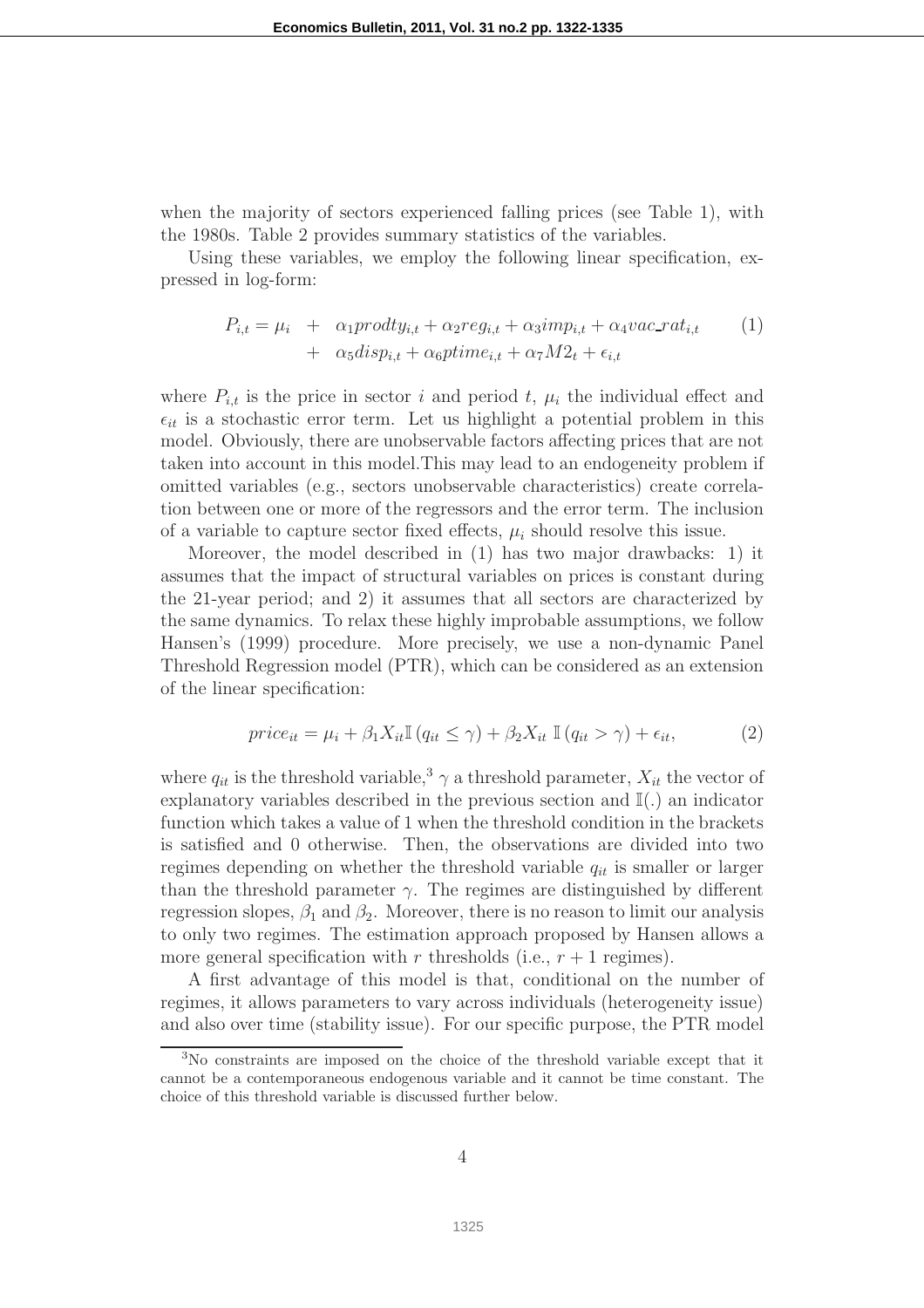has a second great advantage: it allows us to identify potential threshold effects in price dynamics. More precisely, we test whether an exogenous variable has contributed to a significant change in the price dynamics in the 1990s. This issue exactly corresponds to what the PTR model has been designed for.

The estimation procedure is as follows. First, estimation of the model parameters requires eliminating the individual effects  $\mu_i$  by removing individualspecific means and then applying the least squares sequential procedure (see Hansen, 1999, or Fouquau, 2008, for more details). For a given value of the threshold parameter  $\gamma$ , the slope coefficients  $\beta_1$  and  $\beta_2$  in (2) can be estimated by OLS. The resolution of the sum of squared residuals minimization problem can be reduced to a search over the values of  $\gamma$  equal to the distinct values of  $q_{it}$  in the sample.<sup>4</sup>

The next step is to determine whether the threshold effect is statistically significant relative to a linear specification. The null hypothesis in this case describes the simple linear specification and can be expressed as  $H_0: \beta_1 = \beta_2$ . In a standard framework, this hypothesis could be tested by a standard likelihood ratio test,

$$
F_1 = \frac{S_0 - S_1(\hat{c})}{\hat{\sigma}^2},\tag{3}
$$

where  $S_0$  is the sum of the squared residuals of the linear model,  $S_1$  the sum of the squared residuals of the one-threshold model, and  $\hat{\sigma}^2 = \frac{S_1(\hat{c})}{n(T-1)}$ . Unfortunately, the distribution of this test is non-standard since the PTR model contains unidentified nuisance parameters  $\gamma$  under  $H_0$ . A possible solution is to simulate by bootstrap the asymptotic distribution of the statistic  $F_1$ . If the threshold effect is proven, the same procedure can be applied in order to determine the number of thresholds required to capture the whole nonlinearity. The new null hypothesis consists of testing a specification with r regimes versus a specification with  $r + 1$  regimes. The procedure starts by testing one threshold versus two, then two versus three, and so on. The procedure stops when the null hypothesis is not rejected.

# 3 Results

We first report in Table 3 the estimation of the linear regression (equation 1), which serves as a benchmark. All the variables are significant and have the

<sup>&</sup>lt;sup>4</sup>It is undesirable to select a threshold c which leads to too few observations in a particular regime. Therefore, we impose at least  $T/2$  observations in a given regime. This ensures that the influence of a given sector in the search for c is not neglected.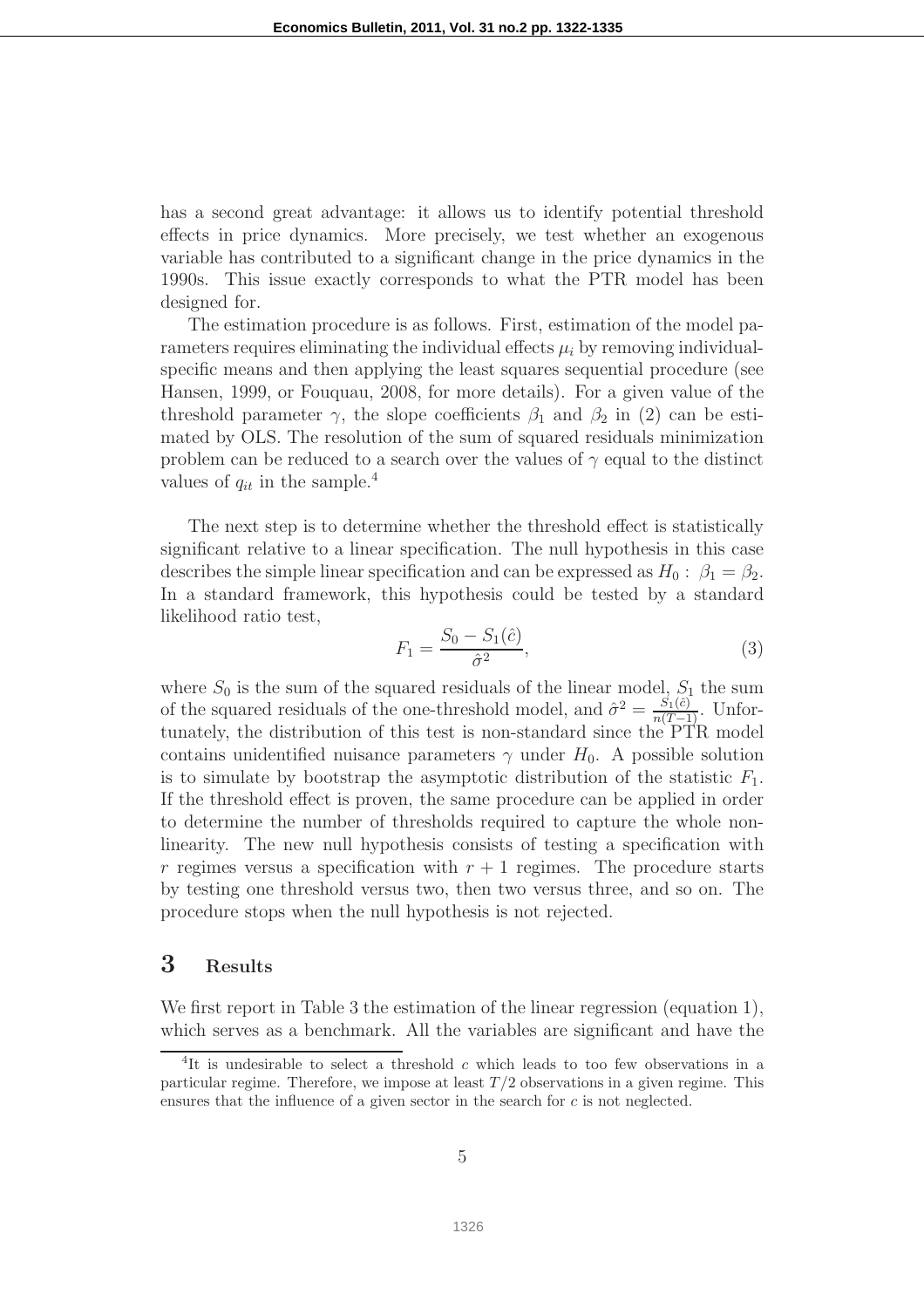expected sign. However, for the reasons previously mentioned, it is necessary to extend this linear estimation in adopting the threshold approach.

A key issue in estimating the PTR model is identifying the appropriate threshold variables to capture the model's non-linearity. Potentially, all the explanatory variables of the price dynamics we consider in this paper are candidates to be the threshold variable, which may explain the regime changes. However, we do not consider here M2, which is a control variable and which does not have any individual dimension. Similarly, ex ante, we exclude the regulation index as a potential candidate for the threshold variable because of the following empirical features: 1) some sectors exhibit only zeros; 2) the variable is characterized by a high stability over time<sup>5</sup>. Therefore, it cannot explain regime change, which is the main concern of this paper.

Then, there are theoretical and empirical criteria that justify our final choice of the threshold variables among all the remaining candidates. On the theoretical side, previous studies have especially emphasized the role of three variables to explain structural changes that characterized the Japanese economy in the last decades: productivity (Yoshikawa, 2002), vacancy rate (Minami, 1994) and import penetration (Boyer & Yamada, 2000). We will nonetheless consider all the remaining candidates and adopt statistical criteria to select the threshold variable.

More precisely, on the empirical side, we apply two complementary criteria to determine the optimal threshold variable: we select the threshold variable which minimizes the sum of squared residuals (see Hansen, 1999) and which leads to the strongest rejection of the linearity hypothesis (see Gonzalez et al., 2005). Based on these two criteria, the best models are, in order, the ones with productivity and import as the threshold variable (Table  $(4)^6$ .

Finally, a third criterion should be taken into account: the choice of the threshold ultimately depends on how much it allows us to take into account not only the individual (sectoral) heterogeneity but also the regime changes. When productivity is the threshold variable, we can capture the heterogeneity across sector but not well the evolution over time and the regime changes<sup>7</sup>.

<sup>5</sup>These empirical features are not reproduced here because of space constraints but are available from the authors upon requests.

 ${}^{6}$ At the same time, it is worth noticing that in all cases, the linearity tests (F1) clearly lead to the rejection of the null hypothesis of linearity of price dynamics with a bootstrap p-value smaller than 0.01. This result confirms the nonlinearity of sectoral price dynamics in Japan, which by and of itself justifies the adoption of the PTR model.

<sup>7</sup>One additional reason is the following: what has been observed in Japan since the early 1990s is a productivity slowdown, which may hardly explain deflationary pressures (Yoshikawa, 2002).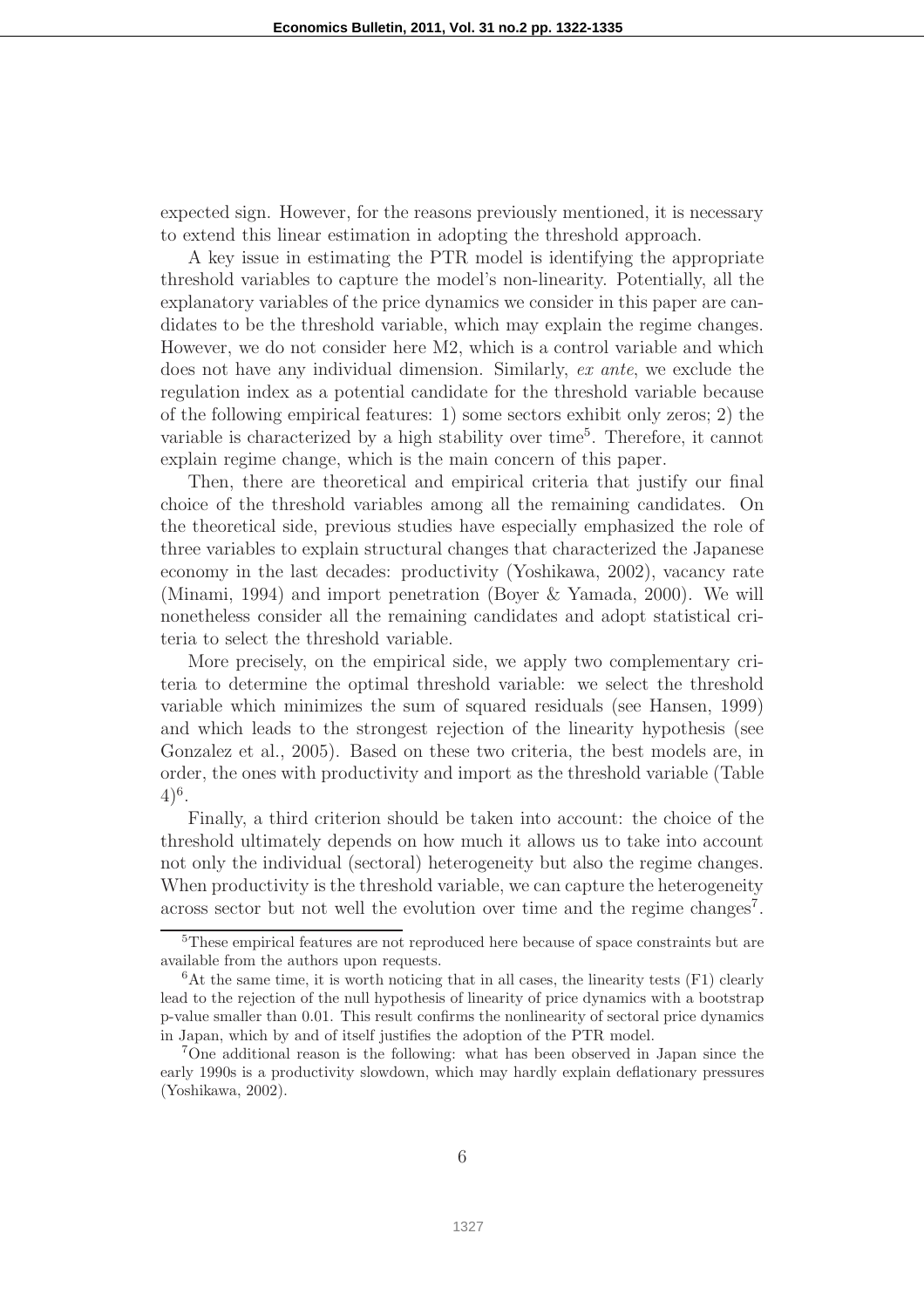By comparison, when import penetration is the threshold variable, we can capture much better the regime changes, while we also take into account the individual heterogeneity, as it can be seen in the Figure  $1<sup>8</sup>$ . This is the final reason why import penetration is the optimal threshold variable for our purpose.

Once the threshold variable has been selected, the next step is to determine the optimal number of regimes. In table 5, the likelihood ratio tests F2 and F3 are also significant at a level of 10% for the two variables. Thus, there are at least four regimes<sup>9</sup>.

The estimates of the parameters of the PTR model and the threshold values are reported in Table 6. These parameters show when the transition between two regimes occurred. For instance, if the logarithm of the import penetration is more than 1.27, the sector concerned switches to the second regime. According to these values, we can deduce the distribution of the sectors among the different regimes (Figure 1).

Before going into the details of the results, the following preliminary comment is in order. First, one observes that, in all sectors, the import penetration variable is higher in 2001 than in 1981, indicating an increase in the openness of Japanese manufacturing industries. Therefore, this variable allows us to capture the evolution of the whole structure over time. Second, our framework also allows us to capture the cross-sectional heterogeneity in that it clusters all the sectors with the same import penetration (Figure 1).

All the seven variables we analyze are significant in at least one regime and the bulk of them have the expected sign when they are significant, but their significance varies depending on the regime (Table 5). In all four regimes, the impact of labour productivity and the money supply (M2) on prices is highly significant (at the 1  $\%$  level). As for import penetration, it becomes significant (with the expected negative sign) in the third and fourth regimes. This can be interpreted as follows: an increase in import penetration has no effect on prices when the degree of openness of a sector remains low (an import penetration ratio of less than 6.2 % according to the value of the second threshold). The number of disputes and the share of part-time workers both have the correct sign when they are significant, which confirms the results obtained with the linear specification, but also shows that these results are

<sup>&</sup>lt;sup>8</sup>The results with productivity as the threshold variable are available from the authors upon reques

<sup>9</sup>According to Hansen's procedure, it would be necessary to estimate and test four thresholds, five thresholds and so on, until the corresponding F-test is statistically insignificant. However, we limit our analysis to a model with at most four regimes. This choice can be justified by the fact that it does not affect (or only slightly affects) the estimates of the other threshold parameters.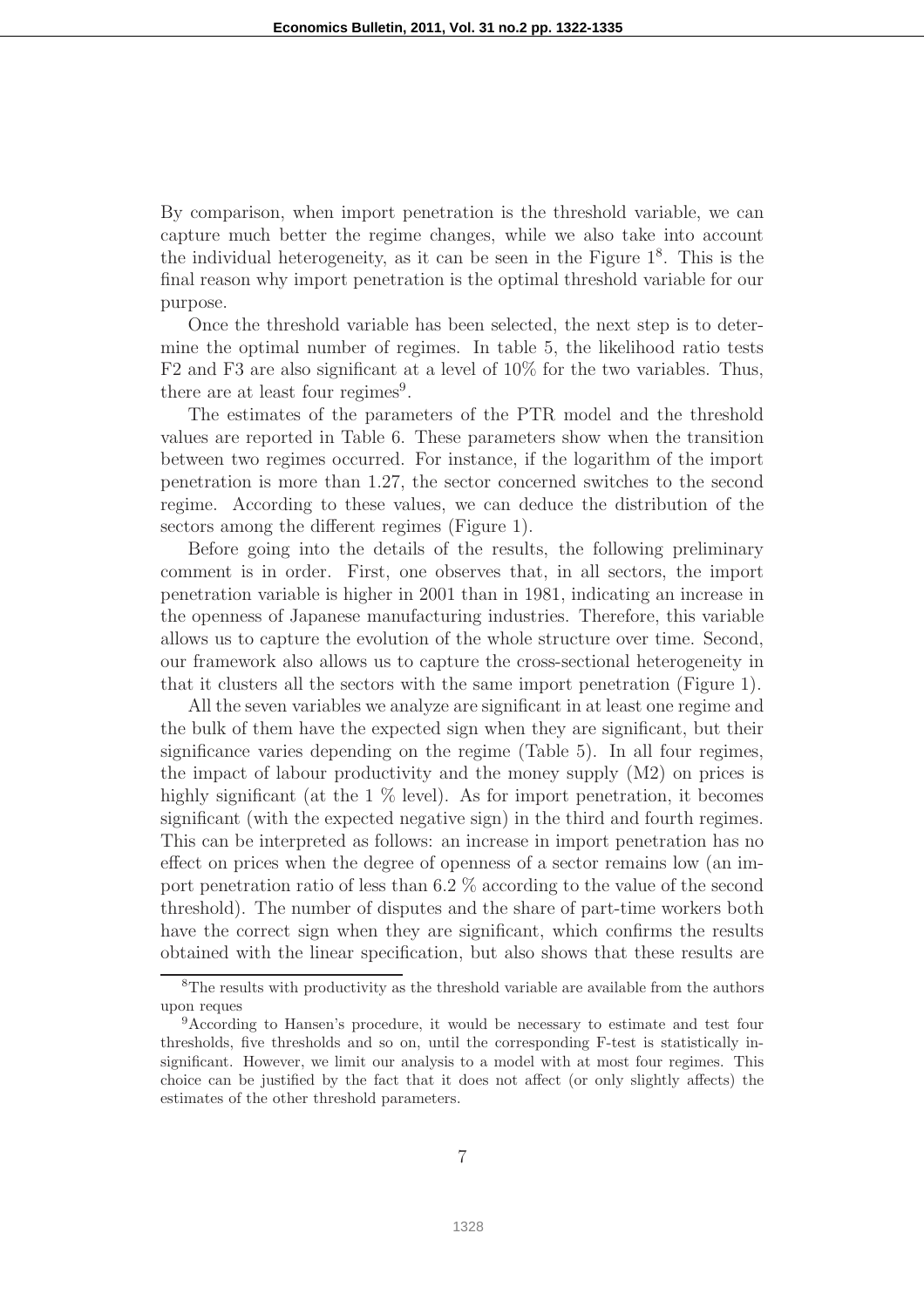conditional on the level of import penetration. We do not discuss this point further since it would require more research along the lines of Dobbeleare (2004), who examined the complementarity between labor market and goods market variables.

Finally, two coefficients, which are significant, have the wrong sign: the vacancy rate has a negative and significant impact in the first and the fourth regime, while the regulation index has a negative and significant impact in the fourth regime, contrary to our expectations and the results in the linear estimation. As for the regulation index, a possible explanation is that its impact is very strong and significant in the first regime (0.98), but then declines (while still being significant) in the second and third regimes (approximately 0.3). This result is consistent with what we expected: in the first regime, which basically corresponds to the initial situation with a low import penetration, the regulated structure of the goods market leads to high prices. This impact decreases as import penetration increases. In the fourth regime, the impact of regulation is still significant but becomes negative, possibly because this fourth regime includes two sectors for which the regulation index is always zero.<sup>10</sup> As for the vacancy rate, this is the only variable for which we have been unable to find a satisfying explanation for the result at this stage.

Overall, our analysis shows the importance of the increasingly competitive environment in the goods market. More precisely, we demonstrated that import penetration significantly affected price dynamics. Differences in regulation across sectors are another factor that explains the heterogeneity in price dynamics. However, the level of regulation has not changed over time when considering the manufacturing sector as a whole see (see Table 2).

# 4 Conclusion

This article proposed an empirical framework to analyze sectoral price dynamics in Japan. More precisely, we estimated the impact of institutional and structural factors in the labor and goods markets on price dynamics. Moreover, by using - for the first time for this specific issue, to our knowledge - a threshold approach in a panel framework, we were able to detect regime changes and to provide a richer economic interpretation than in a linear framework.

Overall, our results can be summarized as follows. Although simple sta-

 $10$ It is possible to plot the transition between regimes with respect to time and sector. These plots, which make the interpretation of the results clearer, are not reproduced here because of space constraints but are available from the authors upon request.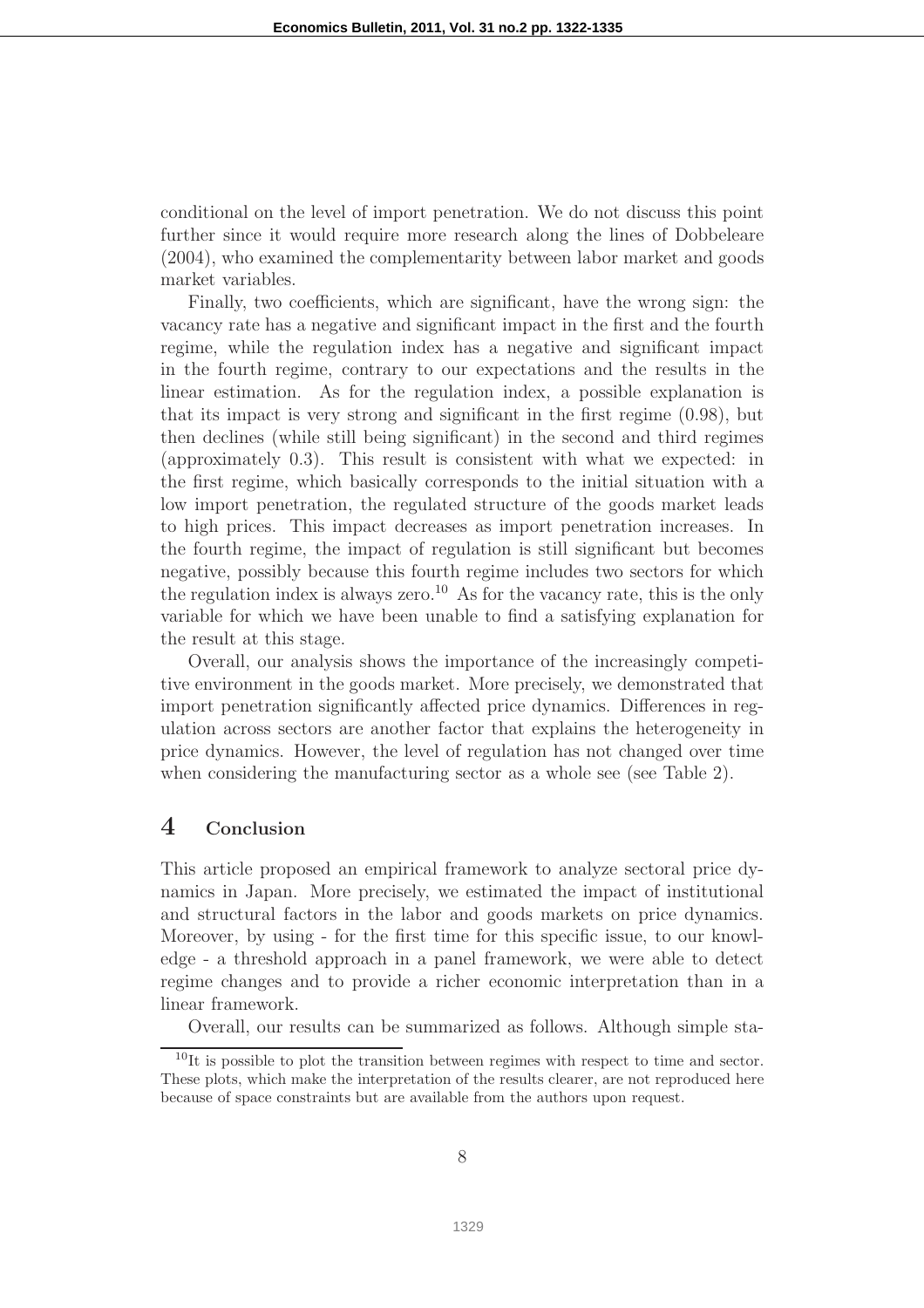tistical decompositions of price dynamics seem to indicate that the evolution of unit labor costs was apparently the driving force of the price dynamics in Japanese manufacturing industries (see Canry, Fouquau and Lechevalier, 2007), our analysis shows the importance of the increasingly competitive environment in the goods market. More precisely, we demonstrated that import penetration significantly affected price dynamics by showing that the import penetration variable affects the price variable both directly and indirectly as a threshold variable at the origin of regime changes in these price dynamics. Differences in regulation across sectors are another factor that explains the heterogeneity in price dynamics. However, our simple statistical analysis presented in Table 2 showed that the level of regulation has not changed over time when considering the manufacturing sector as a whole. That is why it is possible to conclude that, along with the decline in the bargaining power of the workforce (as captured by the decreases in the vacancy rate, the number of disputes, and the share of regular employees), the increasing openness of the Japanese economy is a key factor underlying the deflationary pressures in manufacturing industries which characterized the Lost Decade. On the whole, our analysis shows that, in general, economists need to take into account the role of the labor market and the goods market when considering price dynamics in Japan. Adopting a PTR model provides part of the solution.

## 5 References

- Abraham, F., J. Konings and S. Vanormelingen (2009) "The Effect of Globalization on Union Bargaining and Price-Cost Margins of Firms," Review of World Economics 145(1), 13-36.
- Baig, T. (2003) "Understanding the Costs of Deflation in the Japanese Context," IMF Working Paper 03-215.
- Boulhol, H., S. Dobbelaere and S. Maioli (2006) "Imports as Product and Labor Market Discipline," IZA Discussion Papers 2178.
- Boyer, R., and T. Yamada (2000) Japanese Capitalism in Crisis: A Regulationist Interpretation, London and New York: Routledge.
- Canry, N., J. Fouquau and S. Lechevalier (2007) "Price Dynamics in Japan (1981-2001): A Structural Analysis of Mechanisms in the Goods and Labor Markets," IER Discussion Paper Series A 493, Hitotsubashi University.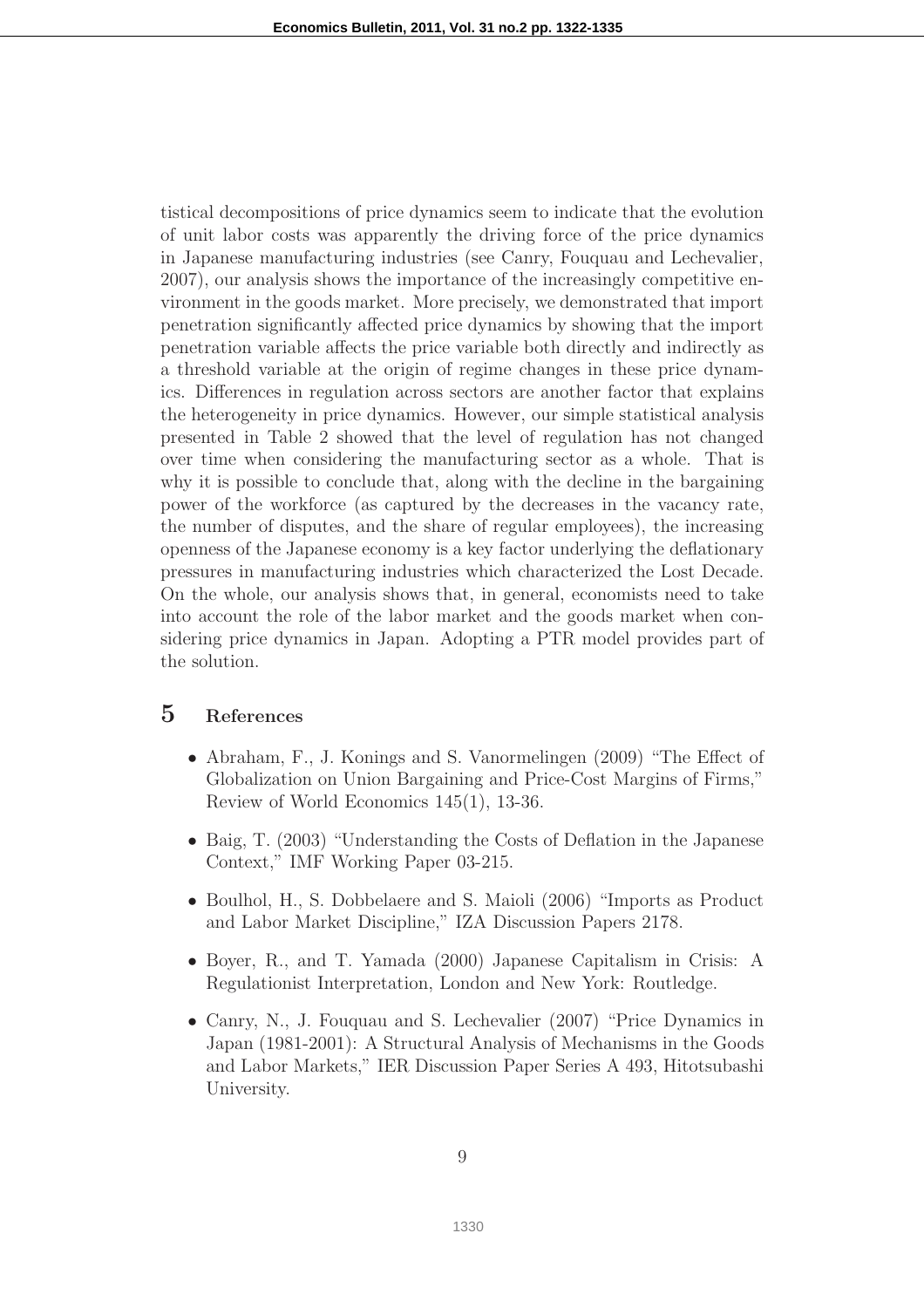- Dobbelaere, S. (2004) "Estimation of Price-Cost Margins and Union Bargaining Power for Belgian Manufacturing," International Journal of Industrial Organization 22(10), 1381-1398.
- Fouquau, J. (2008) "Threshold Effects in Okun's Law: A Panel Data Analysis," Economics Bulletin 5(33), 1-14.
- Hansen, B. E. (1999) "Threshold Effects in Non-Dynamic Panels: Estimation Testing and Inference," Journal of Econometrics 93, 345-368.
- Minami, R. (1994) The Economic Development of Japan: A Quantitative Study, Basingstoke: Macmillan.
- Nickell, S. (1999) "Product Markets and Labour Markets," Labour Economics 6(1), 1-20.
- Oliveira-Martins, J., D. Pilat and S. Scarpetta (1996) "Mark-Up Ratios in Manufacturing Industries: Estimates for 14 OECD Countries," OECD Economics Department Working Papers 162.
- Saxonhouse, G. (2005) "Good Deflation/Bad Deflation and Japanese Economic Recovery," International Economics and Economic Policy 2(2), 201-218.
- Smith, G. W. (2006) "The Spectre of Deflation: A Review of Empirical Evidence," Canadian Journal of Economics 39(4), 1041-1072.
- Yoshikawa H. (2002) "Japan's Lost Decade", LTCB International Library/International House of Japan.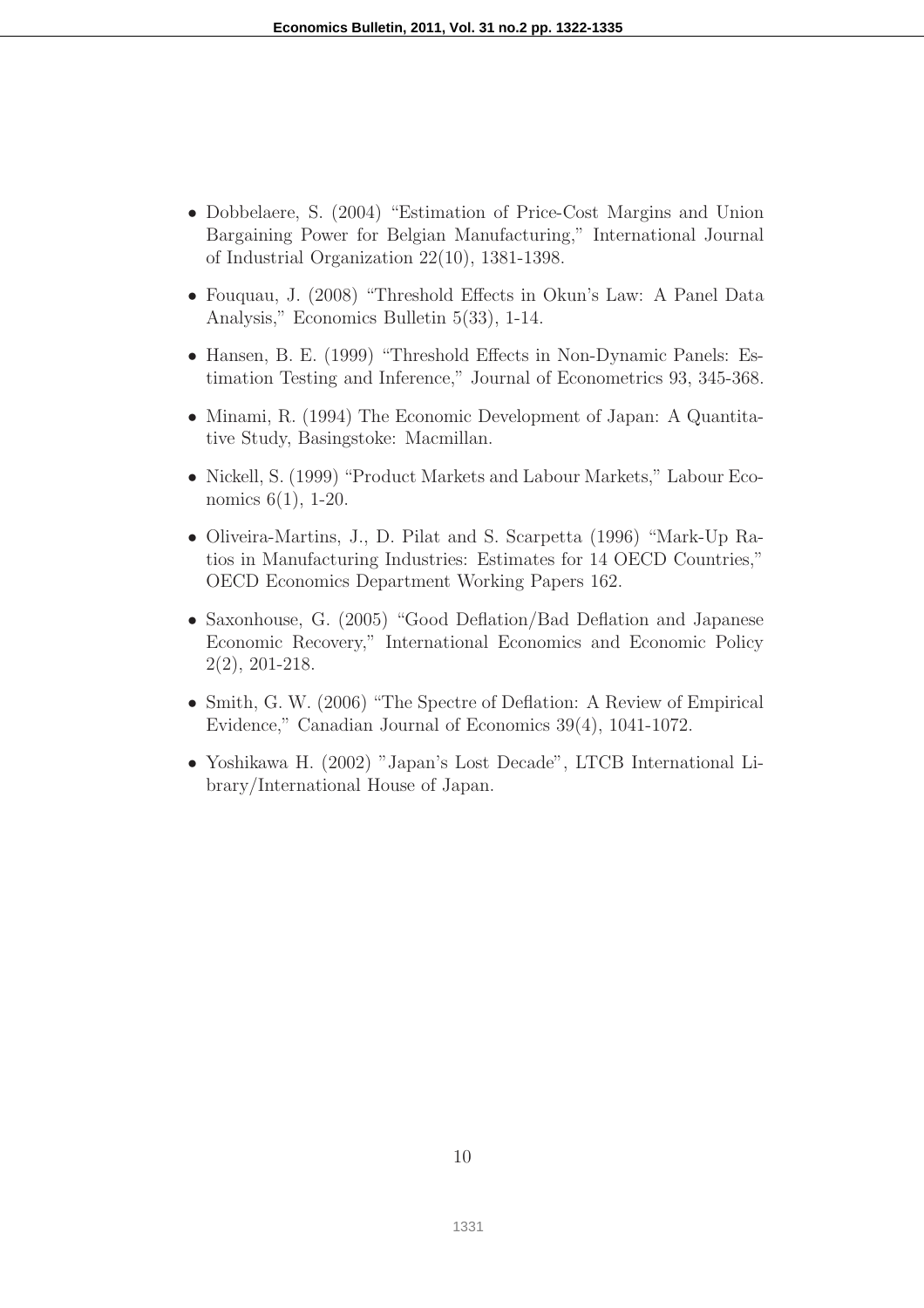## Tables and Figures

## Table 1: Inflation rates in 10 manufacturing sectors (1981-2001)

|                |                                                      | Inflation rate $(\%)$ |           |
|----------------|------------------------------------------------------|-----------------------|-----------|
|                |                                                      |                       |           |
| Classification | Name of sector                                       | 1981-1991             | 1992-2001 |
| <b>TOTAL</b>   |                                                      | 0.46                  | $-2.32$   |
|                | Food products, beverages and tobacco                 | 3.01                  | $-0.01$   |
| $\overline{2}$ | Textiles, textile products, leather and footwear     | 2.77                  | 0.65      |
| 3              | Wood and products of wood and cork                   | 3.25                  | 2.06      |
| 4              | Pulp, paper, paper products, printing and publishing | 1.66                  | 0.92      |
| 5              | Chemical, rubber, plastics and fuel products         | 0.89                  | $-0.56$   |
| 6              | Other non-metallic mineral products                  | 1.02                  | $-1.77$   |
|                | Basic metals and fabricated metal products           | 0.75                  | $-2.23$   |
| 8              | Machinery and equipment                              | $-3.31$               | $-5.62$   |
| 9              | Transport equipment                                  | $-1.04$               | $-1.17$   |
| 10             | Manufacturing nec; recycling                         | 0.83                  | $-2.48$   |

## Table 2: Descriptive statistics of the explanatory variables

|                | Productivity        |               | Index of regulation of |             | Import penetration |                    |
|----------------|---------------------|---------------|------------------------|-------------|--------------------|--------------------|
|                |                     | growth $(\%)$ | the market             |             | rate $(\%)$        |                    |
| Sector         | 1981-1991           | 1992-2001     | 1981-1991              | 1992-2001   | 1981-1991          | 1992-2001          |
| <b>TOTAL</b>   | 4.00                | 3.18          | 0.22                   | 0.22        | 6.14               | 10.07              |
| $\mathbf{1}$   | $-0.62$             | $-0.25$       | 0.93                   | 0.90        | 7.64               | 10.26              |
| $\overline{2}$ | 1.96                | $-0.7$        | 0.01                   | 0.00        | 10.6               | 24.79              |
| 3              | 2.68                | $-2.32$       | 0.00                   | 0.00        | 12.1               | 21.26              |
| $\overline{4}$ | 3.04                | 0.44          | 0.00                   | 0.00        | 2.51               | 2.67               |
| 5              | 3.45                | 2.65          | 0.58                   | 0.64        | 9.27               | 9.30               |
| 6              | 3.44                | 1.60          | 0.05                   | 0.07        | 1.81               | 3.40               |
| $\overline{7}$ | 3.28                | 0.91          | 0.07                   | 0.07        | 4.80               | 5.03               |
| 8              | 8.71                | 6.29          | 0.30                   | 0.24        | 4.61               | 11.32              |
| 9              | 4.39                | 2.64          | 0.14                   | 0.13        | 3.36               | 5.19               |
| 10             | 3.53                | 1.60          | 0.11                   | 0.17        | 4.72               | 7.52               |
|                |                     |               |                        |             |                    |                    |
|                |                     |               |                        | Disputes by |                    | Share of part-time |
|                | Vacancy rate $(\%)$ |               | establishment $(\%)$   |             | workers $(\%)$     |                    |
| Sector         | 1981-1991           | 1992-2001     | 1981-1991              | 1992-2001   | 1981-1991          | 1992-2001          |
| TOTAL          | 3.28                | 1.66          | 0.94                   | 0.51        | 15.6               | 18.60              |
| 1              | 3.01                | 1.88          | 0.08                   | 0.03        | 29.73              | 37.84              |
| $\overline{2}$ | 5.29                | 2.85          | 0.14                   | 0.20        | 22.66              | 26.58              |
| 3              | 3.39                | 2.32          | 0.04                   | 0.05        | 13.52              | 14.29              |
| $\overline{4}$ | 2.64                | 1.64          | 0.33                   | 0.24        | 13.96              | 16.3               |
| 5              | 2.24                | 1.18          | 0.25                   | 0.07        | 10.95              | 14.73              |
| 6              | 2.98                | 1.22          | 0.17                   | 0.07        | 10.60              | 12.32              |
| $\overline{7}$ | 4.00                | 1.89          | 0.10                   | 0.04        | 10.08              | 11.99              |
| 8              | 3.42                | 1.41          | 0.22                   | 0.08        | 14.05              | 14.36              |
| 9              | 2.47                | 1.00          | 0.26                   | 0.11        | 8.48               | 11.63              |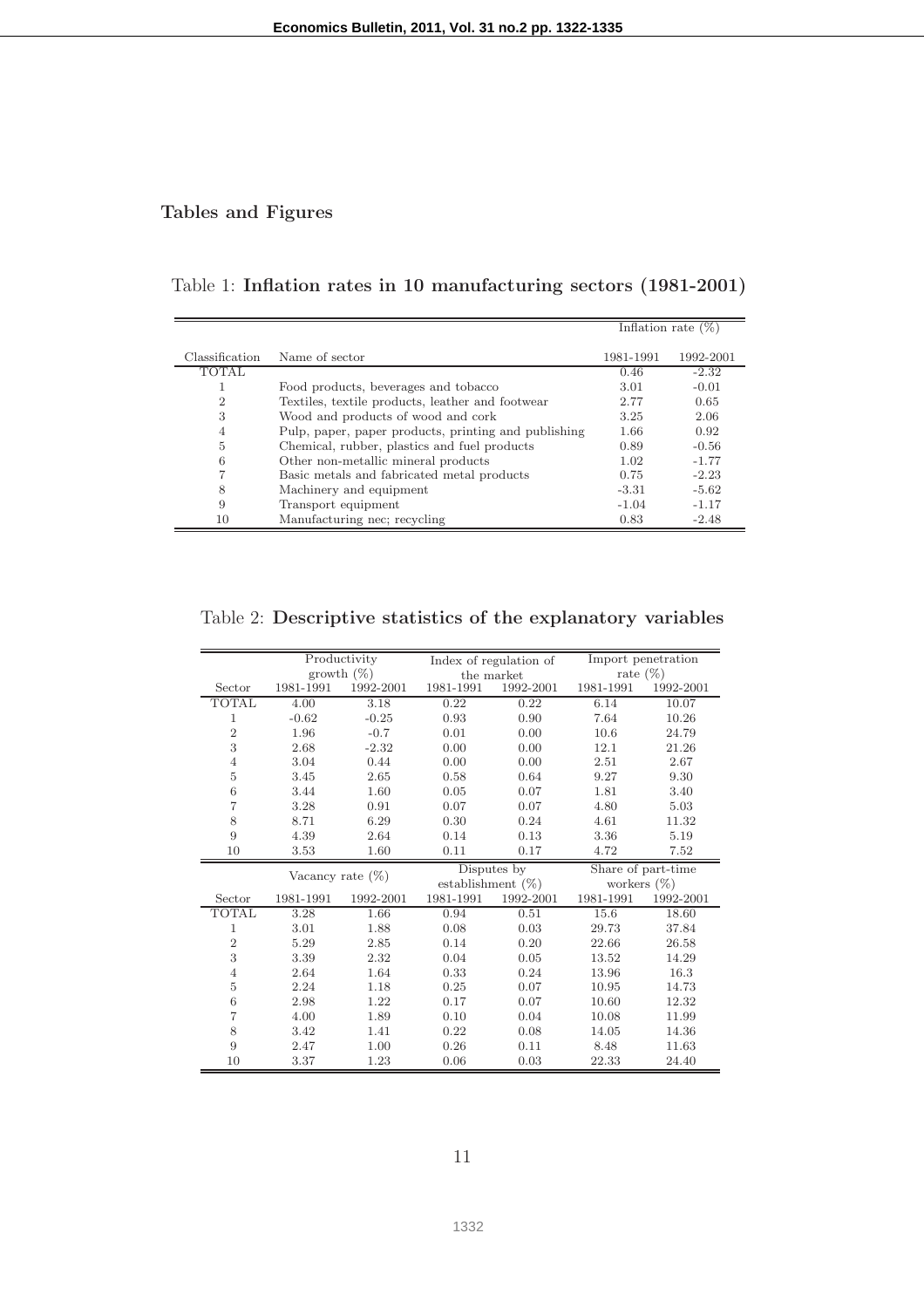| Price index of value added | Linear model |
|----------------------------|--------------|
| Productivity               | $-0.691***$  |
|                            | $(-19.1)$    |
| Imports                    | $-0.070***$  |
|                            | $(-2.76)$    |
| Regulation                 | $0.496***$   |
|                            | (3.39)       |
| Vacancy rate               | $0.029***$   |
|                            | (4.71)       |
| Disputes                   | $0.038**$    |
|                            | (2.90)       |
| Part-time                  | $-0.109**$   |
|                            | $(-2.22)$    |
| M2                         | $0.447***$   |
|                            | (15.6)       |

Table 3: Results of the linear estimation

Notes: Following the results of the Hausman test, this specification is estimated with random individual effects. t-statistics are in parentheses. \*\*\*: significant at the 1% level; \*\*: significant at the 5% level; \*: significant at the 10% level.

Table 4: Tests of linearity

| Threshold variable Productivity Import Part-Time Disputes |       |       |       |       | Vacancy Rate |
|-----------------------------------------------------------|-------|-------|-------|-------|--------------|
| Linearity test                                            | 86.17 | 65.93 | 56.5  | 54.61 | 25.8         |
| $p-value$                                                 | 0.00  | 0.00  | 0.00  | 0.00  | 0.00         |
| RSS                                                       | 0.331 | 0.356 | 0.370 | 0.372 | 0.42         |

Notes: RSS denotes Sum of Squared Residuals, the  $p-value$  of the linearity test is obtained with 300 bootstrap simulations.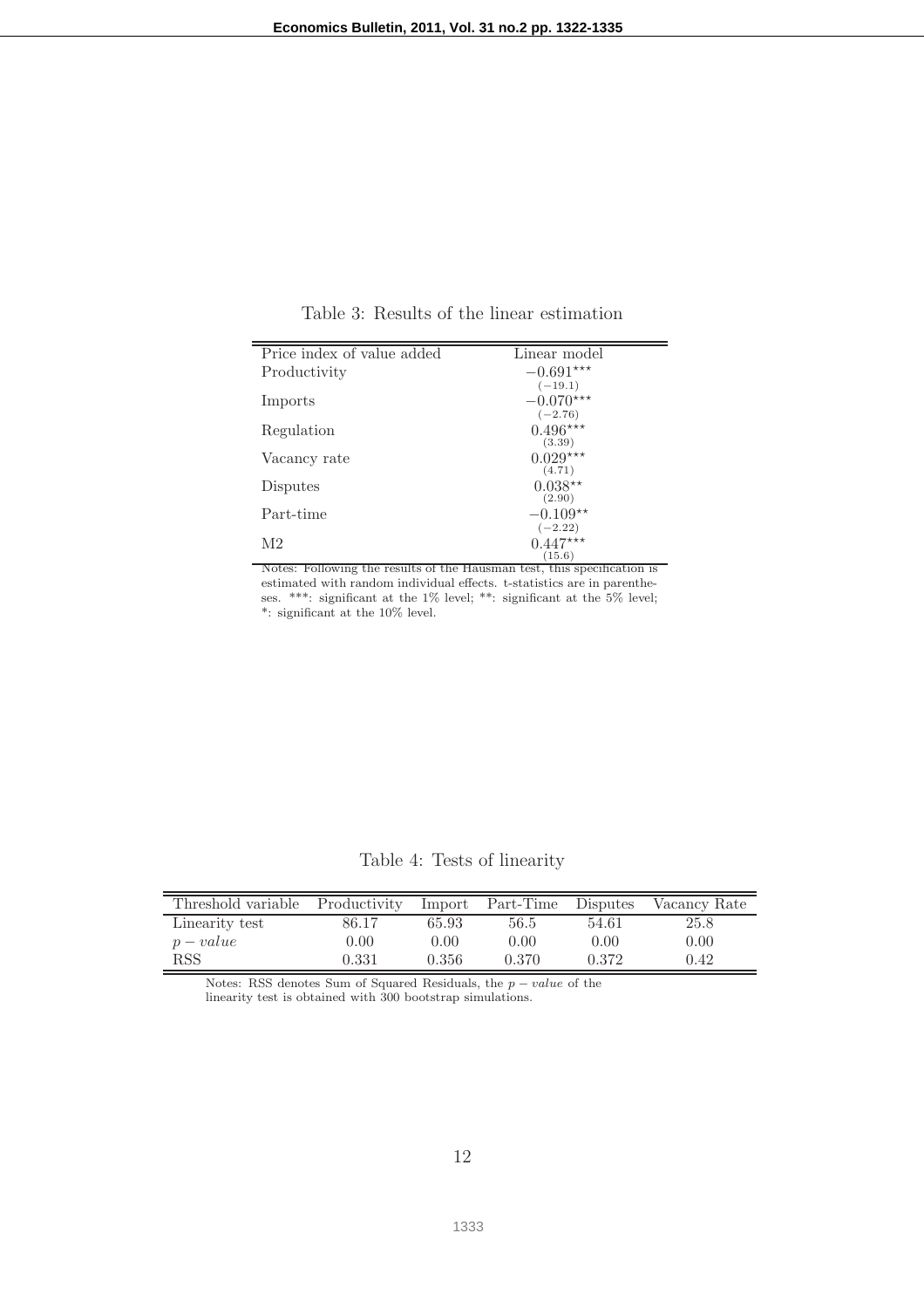|                  | Threshold variable |  |
|------------------|--------------------|--|
|                  | Import penetration |  |
| One threshold    |                    |  |
| <b>RSS</b>       | 0.357              |  |
| $F_1$            | 65.9               |  |
| $p-value$        | 0.00               |  |
| Two thresholds   |                    |  |
| <b>RSS</b>       | 0.293              |  |
| F <sub>2</sub>   | 47.2               |  |
| $p-value$        | 0.08               |  |
| Three thresholds |                    |  |
| <b>RSS</b>       | 0.269              |  |
| $F_3$            | 51.7               |  |
| $p-value$        | 0.00               |  |

Table 5: Tests of linearity and determination of the number of regimes when import penetration is the threshold variable

Note: p-values are obtained with 300 bootstrap simulations.

| Dependent variable: Price | Transition: Import penetration |             |             |             |  |
|---------------------------|--------------------------------|-------------|-------------|-------------|--|
| regime                    | $_{\text{Low}}$                | Middle low  | Middle high | High        |  |
| Productivity              | $-0.601***$                    | $-0.652***$ | $-0.608***$ | $-0.745***$ |  |
| Regulation                | $(-16.5)$                      | $(-20.3)$   | $(-16.8)$   | $(-10.3)$   |  |
|                           | $0.980***$                     | $0.319***$  | $0.291***$  | $-2.18***$  |  |
|                           | (4.52)                         | (2.50)      | (2.41)      | $(-3.7355)$ |  |
| Import penetration        | 0.031                          | $-0.046$    | $-0.158***$ | $-0.103***$ |  |
|                           | (1.26)                         | $(-1.35)$   | $(-3.29)$   | $(-2.40)$   |  |
| Vacancy rate              | $-0.016***$                    | $0.045***$  | 0.001       | $-0.0160**$ |  |
|                           | $(-2.84)$                      | (6.10)      | (0.12)      | $(-2.04)$   |  |
| Disputes                  | $-0.004$                       | 0.016       | 0.012       | $0.197***$  |  |
|                           | $(-0.36)$                      | (1.06)      | (0.91)      | (3.69)      |  |
| Part-time                 | $-0.139***$                    | 0.035       | $-0.040$    | $-0.840***$ |  |
|                           | $(-2.51)$                      | (0.60)      | $(-0.67)$   | $(-8.40)$   |  |
| M <sub>2</sub>            | $0.3535***$                    | $0.322***$  | $0.366***$  | $0.562***$  |  |
|                           | (12.2)                         | (11.05)     | (11.3)      | (15.8)      |  |
| Threshold                 |                                | 1.27        | 1.82        | 2.43        |  |

Table 6: Four regimes panel model: Estimated parameters

Notes:  $t - statistics$  are in parentheses. \*\*\*: significant at the 1% level; \*\*: significant at the 5% level;\*: significant at the 10% level.